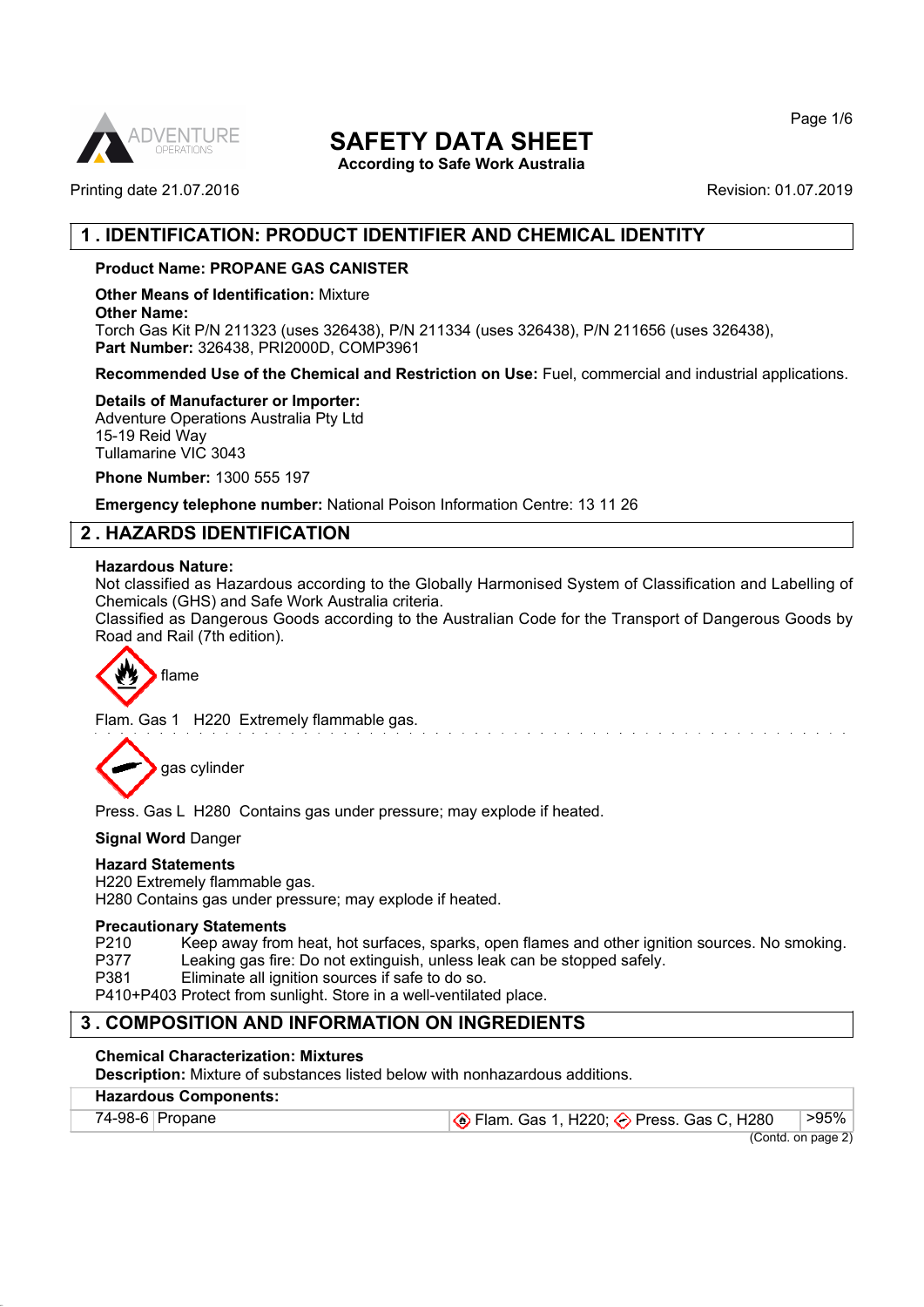Page 2/6

# **SAFETY DATA SHEET**

**According to Safe Work Australia**

Printing date 21.07.2016 **Revision: 01.07.2019** Revision: 01.07.2019

# **Product Name: PROPANE GAS CANISTER**

(Contd. of page 1)

# **4 . FIRST AID MEASURES**

#### **Inhalation:**

If inhaled, remove to fresh air. If not breathing, give artificial respiration. If breathing is difficult, give oxygen. Seek medical attention if breathing problems develop.

#### **Skin Contact:**

In case of skin contact, immediately remove contaminated clothing. Frozen tissue should be flushed with plenty of warm water. Do not use hot water. Cryogenic (low temperature) burns which result in blistering or deeper tissue freezing should be promptly treated by a physician.

#### **Eye Contact:**

In case of eye contact, rinse cautiously with water for several minutes, occasionally lifting the upper and lower lids until no chemical remains. Remove contact lenses, if present and easy to do. Continue rinsing. Seek medical attention.

#### **Ingestion:**

Ingestion is not considered a potential route of exposure. Do not give anything by mouth to an unconscious person. Seek immediate medical attention.

#### **Symptoms Caused by Exposure:**

Inhalation: Asphyxiant gas. At very high concentrations can displace the normal air and cause suffocation from lack of oxygen. Symptoms of lack of oxygen include increase depth and frequency of breathing, dizziness, headache, nausea or loss of consciousness.

Skin Contact: Liquid can cause burns similar to frostbite. Cryogenic burns may cause blistering or deeper tissue freezing.

Eye Contact: Liquid can cause burns similar to frostbite.

Ingestion: Liquid can cause burns similar to frostbite.

# **5 . FIRE FIGHTING MEASURES**

# **Suitable Extinguishing Media:**

For small fires use dry chemical or carbon dioxide. For large fires use water spray or fog.

# **Specific Hazards Arising from the Chemical:**

Hazardous decomposition products include carbon oxides.

Extremely flammable gas. Mixed with air can produce an explosive mixture if in contact with a source of ignition. Violent chemical reaction may happen in contact with oxidisers. Vapours are heavier than air and may travel along the ground and collect in low or confined areas and be exposed to a source of ignition (pilot light, heater, electric motor) some distance away.

Shut off gas source and allow the fire to burn itself out. Gas fires should not be extinguished unless the gas flow can be stopped immediately.If gas source cannot be shut off immediately, fight fire from maximum distance or use unmanned hose holders or monitor nozzles. Cool container with flooding quantities of water until well after fire is out to prevent container from exploding. Always stay away from tanks engulfed in fire. For massive fire, use unmanned hose holders or monitor nozzles. If this is impossible, withdraw from area and let fire burn.

# **Special Protective Equipment and Precautions for Fire Fighters:**

When fighting a major fire wear self-contained breathing apparatus and protective equipment.

# **6 . ACCIDENTAL RELEASE MEASURES**

# **Personal Precautions, Protective Equipment and Emergency Procedures:**

Wear approved self-contained breathing apparatus and full protective clothing. Evacuate all non-essential personnel from affected area. Do not breathe vapours. Ensure adequate ventilation. Extinguish all sources of ignition. Avoid sparks and open flames. No smoking.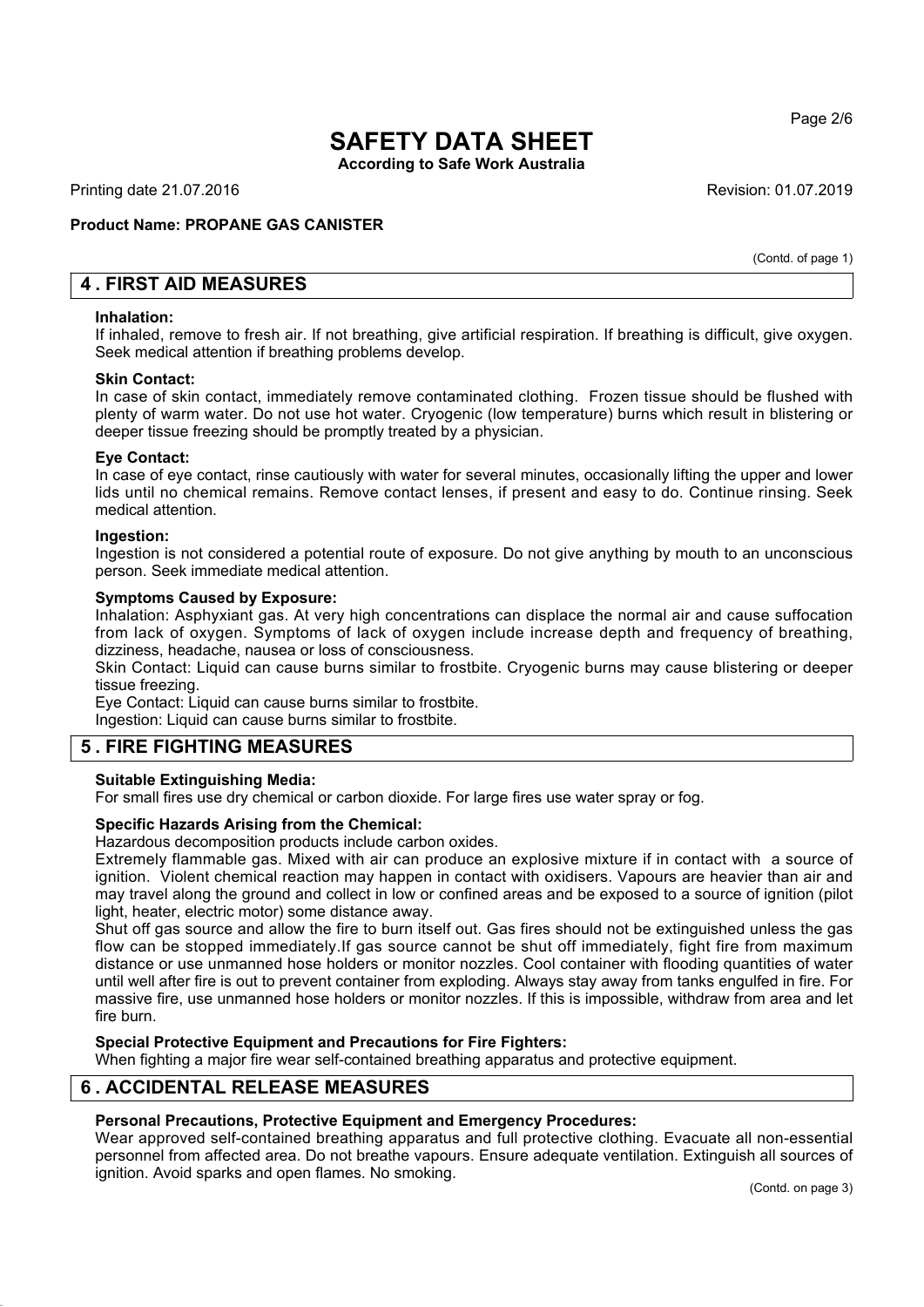Page 3/6

# **SAFETY DATA SHEET**

**According to Safe Work Australia**

Printing date 21.07.2016 **Revision: 01.07.2019** Revision: 01.07.2019

#### **Product Name: PROPANE GAS CANISTER**

(Contd. of page 2)

# **Environmental Precautions:**

In the event of a major spill, prevent spillage from entering drains or water courses.

#### **Methods and Materials for Containment and Cleaning Up:**

Eliminate all sources of ignition and stop leak if safe to do so. In case of a leak or of an emergency disposal, secure the cylinder and slowly discharge the gas to the atmosphere in a well-ventilated area or outdoors. Vapour can be dispersed with sustained water spray. Use only non-sparking tools.

# **7 . HANDLING AND STORAGE**

#### **Precautions for Safe Handling:**

Use of safe work practices are recommended to avoid eye or skin contact and inhalation of vapours and gas. Use only in a well-ventilated area.

Take precautionary measures against static discharge. Food, beverages and tobacco products should not be stored or consumed where this material is in use. Always wash hands before smoking, eating, drinking or using the toilet. Wash contaminated clothing and other protective equipment before storage or re-use. Provide eyewash fountains and safety showers in close proximity to points of potential exposure.

#### **Conditions for Safe Storage:**

Chain cylinders when not in use. Cylinders should also be stored in a dry, well ventilated area constructed of non-combustible material with firm level floor (preferably concrete), segregated from oxidizers such as oxygen and chlorine, away from areas of heavy traffic and emergency exits. Valve caps should remain on cylinders. The most common hazard is leakage due to faulty pressure control regulators. Take precautionary measures against static discharge. Ensure electrical continuity by bonding and grounding (earthing) all equipment.

# **8 . EXPOSURE CONTROLS AND PERSONAL PROTECTION**

#### **Exposure Standards:**

The product does not contain any relevant quantities of materials with critical values that have to be monitored at the workplace.

#### **Engineering Controls:**

Local exhaust and general ventilation are necessary in work area to prevent accumulation of explosive mixtures. Provide special ventilation in sumps and confined spaces. Use explosion-proof ventilating equipment.

#### **Respiratory Protection:**

Use approved full face supplied air respirator if high airborne concentrations of the material are present. See Australian Standards AS/NZS 1715 and 1716 for more information.

#### **Skin Protection:**

Leather/pigskin, neoprene or nitrile gloves. See Australian/New Zealand Standard AS/NZS 2161 for more information.

When selecting hand protection, the product should comply with relevant performance criteria. For example, gloves should meet a suitable level of abrasion resistance to provide protection against hazards of a workplace.

Occupational protective clothing (depending on conditions in which it has to be used, in particular as regards the period for which it is worn, which shall be determined on the basis of the seriousness of the risk, the frequency of exposure to the risk, the characteristics of the workstation of each worker and the performance of the protective clothing). See Australian/New Zealand Standard AS/NZS 4501 for more information.

#### **Eye and Face Protection:**

Safety glasses with top and side shields or goggles. See Australian/New Zealand Standards AS/NZS 1336 and 1337 for more information.

(Contd. on page 4)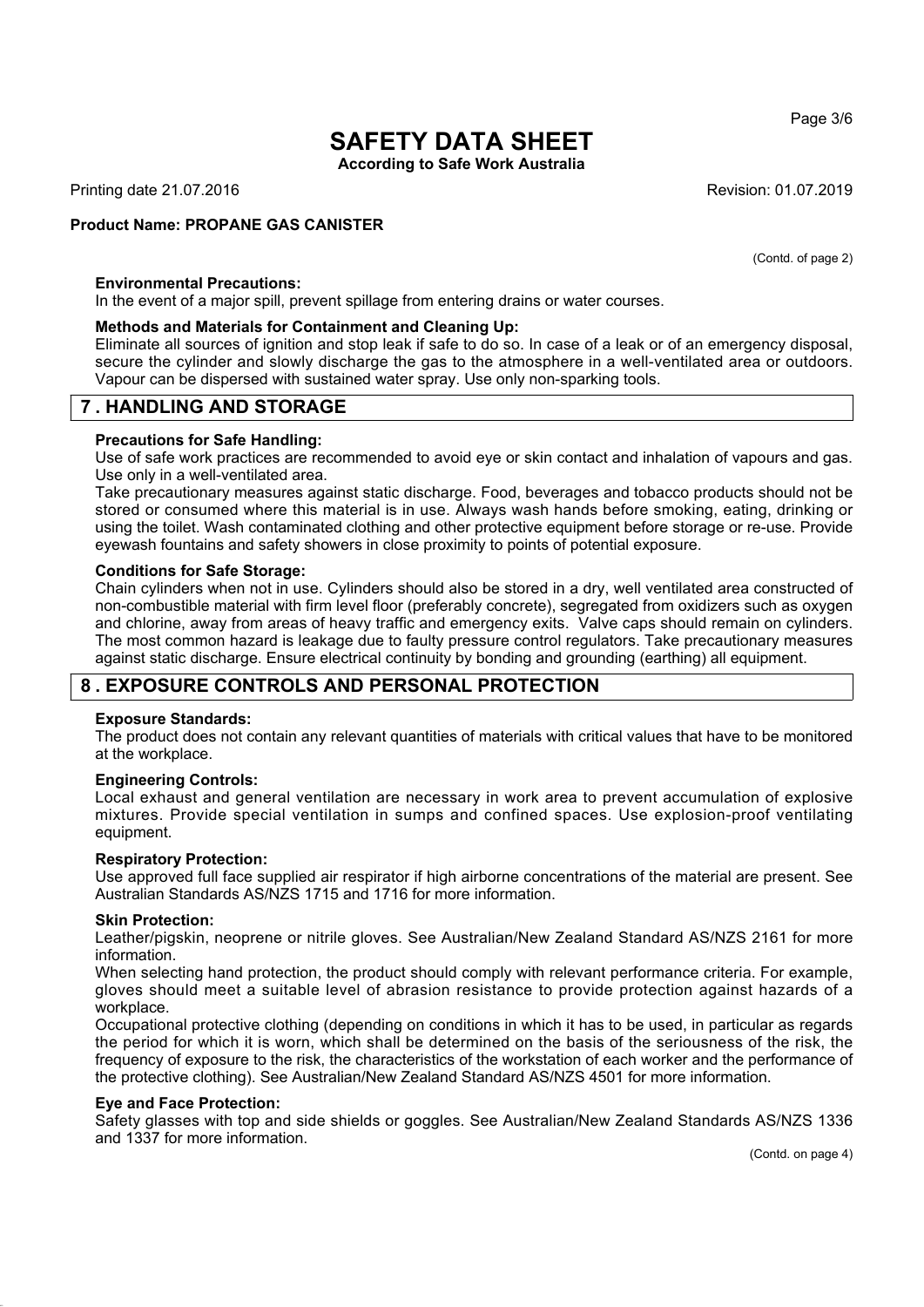# **SAFETY DATA SHEET According to Safe Work Australia**

Printing date 21.07.2016 **Revision: 01.07.2019** Revision: 01.07.2019

**Product Name: PROPANE GAS CANISTER**

# **9 . PHYSICAL AND CHEMICAL PROPERTIES**

| Appearance:                                                       |                               |
|-------------------------------------------------------------------|-------------------------------|
| Form:                                                             | Liquefied gas                 |
| Colour:                                                           | Colourless                    |
| Odour:                                                            | Odourless.                    |
| <b>Odour Threshold:</b>                                           | No information available      |
| pH-Value:                                                         | No information available      |
| <b>Melting point/Melting range:</b>                               | $-187.6 °C$                   |
| <b>Initial Boiling Point/Boiling Range:</b>                       | $-42.1 °C$                    |
| <b>Flash Point:</b>                                               | -104 $^{\circ}$ C             |
| <b>Flammability:</b>                                              | <b>Extremely flammable</b>    |
| <b>Auto-ignition Temperature:</b>                                 | 450 $^{\circ}$ C              |
| <b>Decomposition Temperature:</b>                                 | No information available      |
| <b>Explosion Limits:</b>                                          |                               |
| Lower:                                                            | 2.1 Vol %                     |
| Upper:                                                            | $9.5$ Vol $%$                 |
| Vapour Pressure at -56 °C:                                        | 53.32 kPa                     |
| Density at 20 °C:                                                 | $0.0020196$ g/cm <sup>3</sup> |
| Relative Density at -45 °C:                                       | 0.5853                        |
| <b>Vapour Density:</b>                                            | Not determined.               |
| <b>Evaporation Rate:</b>                                          | No information available      |
| <b>Solubility in Water:</b>                                       | Sight                         |
| Partition Coefficient (n-octanol/water): No information available |                               |
| <b>Viscosity:</b>                                                 | No information available      |
| VOC:                                                              | No information available      |

# **10 . STABILITY AND REACTIVITY**

**Possibility of Hazardous Reactions:** Hazardous polymerisation will not occur.

**Chemical Stability:** Stable at ambient temperature and under normal conditions of use.

**Conditions to Avoid:** Heat, sparks, open flames, hot surfaces and direct sunlight.

**Incompatible Materials:** Strong acids, alkalies and oxidisers such as chlorine (gas or liquid) and oxygen.

**Hazardous Decomposition Products:** Carbon dioxide, carbon monoxide.

# **11 . TOXICOLOGICAL INFORMATION**

**Toxicity:**

# **LD**₅₀**/LC**₅₀ **Values Relevant for Classification:**

# **74-98-6 Propane**

Inhalation  $LC_{50}/4$  h 658 mg/l (rat)

# **Acute Health Effects**

# **Inhalation:**

Asphyxiant gas. At very high concentrations can displace the normal air and cause suffocation from lack of oxygen. Symptoms of lack of oxygen include increase depth and frequency of breathing, dizziness, headache, nausea or loss of consciousness.

# **Skin:**

Liquid can cause burns similar to frostbite. Cryogenic burns which may cause blistering or deeper tissue freezing.

**Eye:** Liquid can cause burns similar to frostbite.

Page 4/6

(Contd. of page 3)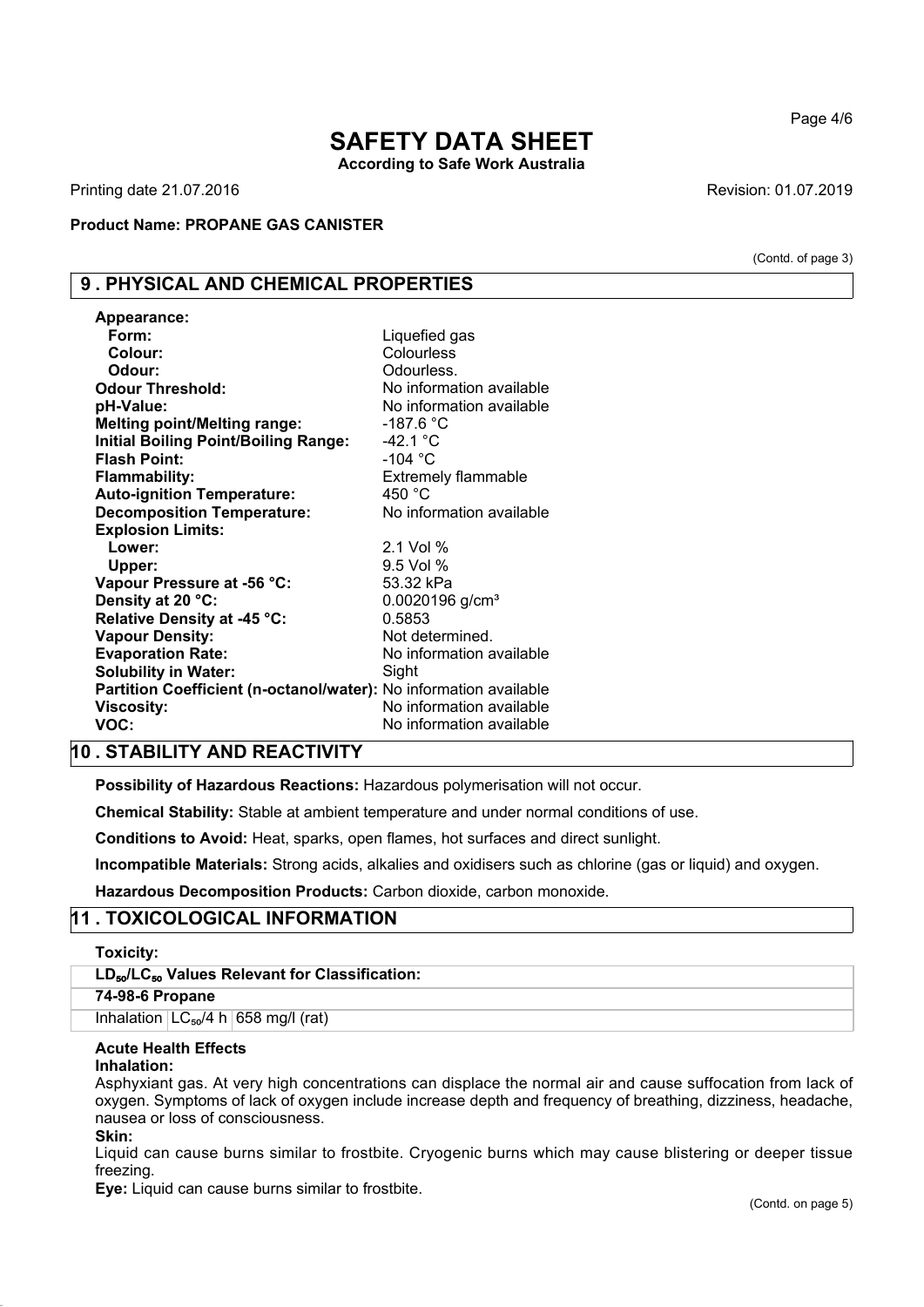Page 5/6

# **SAFETY DATA SHEET According to Safe Work Australia**

Printing date 21.07.2016 **Revision: 01.07.2019** Revision: 01.07.2019

#### **Product Name: PROPANE GAS CANISTER**

**Ingestion:** Liquid can cause burns similar to frostbite.

**Skin Corrosion / Irritation:** Based on classification principles, the classification criteria are not met.

**Serious Eye Damage / Irritation:** Based on classification principles, the classification criteria are not met.

**Respiratory or Skin Sensitisation:** Based on classification principles, the classification criteria are not met.

**Germ Cell Mutagenicity:** Based on classification principles, the classification criteria are not met.

**Carcinogenicity:** This product does NOT contain any IARC listed chemicals.

**Reproductive Toxicity:** Based on classification principles, the classification criteria are not met.

**Specific Target Organ Toxicity (STOT) - Single Exposure:** Based on classification principles, the classification criteria are not met.

**Specific Target Organ Toxicity (STOT) - Repeated Exposure:** Based on classification principles, the classification criteria are not met.

**Aspiration Hazard:** Based on classification principles, the classification criteria are not met.

**Chronic Health Effects:** No information available

**Existing Conditions Aggravated by Exposure:** Personnel with pre-existing chronic respiratory diseases should avoid exposure to this product.

# **12 . ECOLOGICAL INFORMATION**

**Ecotoxicity:** No information available

**Aquatic toxicity:** No information available

**Persistence and Degradability:** No information available

**Bioaccumulative Potential:** No information available

**Mobility in Soil:** No information available **Other adverse effects:** No information available

# **13 . DISPOSAL CONSIDERATIONS**

**Disposal Methods and Containers:** Dispose according to applicable local and state government regulations.

**Special Precautions for Landfill or Incineration:** Please consult your state Land Waste Management Authority for more information.

# **14 . TRANSPORT INFORMATION**

| <b>UN Number</b><br>ADG, IMDG, IATA               | <b>UN1978</b>  |
|---------------------------------------------------|----------------|
| <b>Proper Shipping Name</b><br>ADG, IMDG, IATA    | <b>PROPANE</b> |
| <b>Dangerous Goods Class</b><br><b>ADG Class:</b> | 2.1            |
| <b>Packing Group:</b><br>ADG, IMDG, IATA          | Not applicable |
| <b>Hazchem Code:</b>                              | 2YE            |
| <b>Special Provisions:</b>                        | AU03           |

(Contd. of page 4)